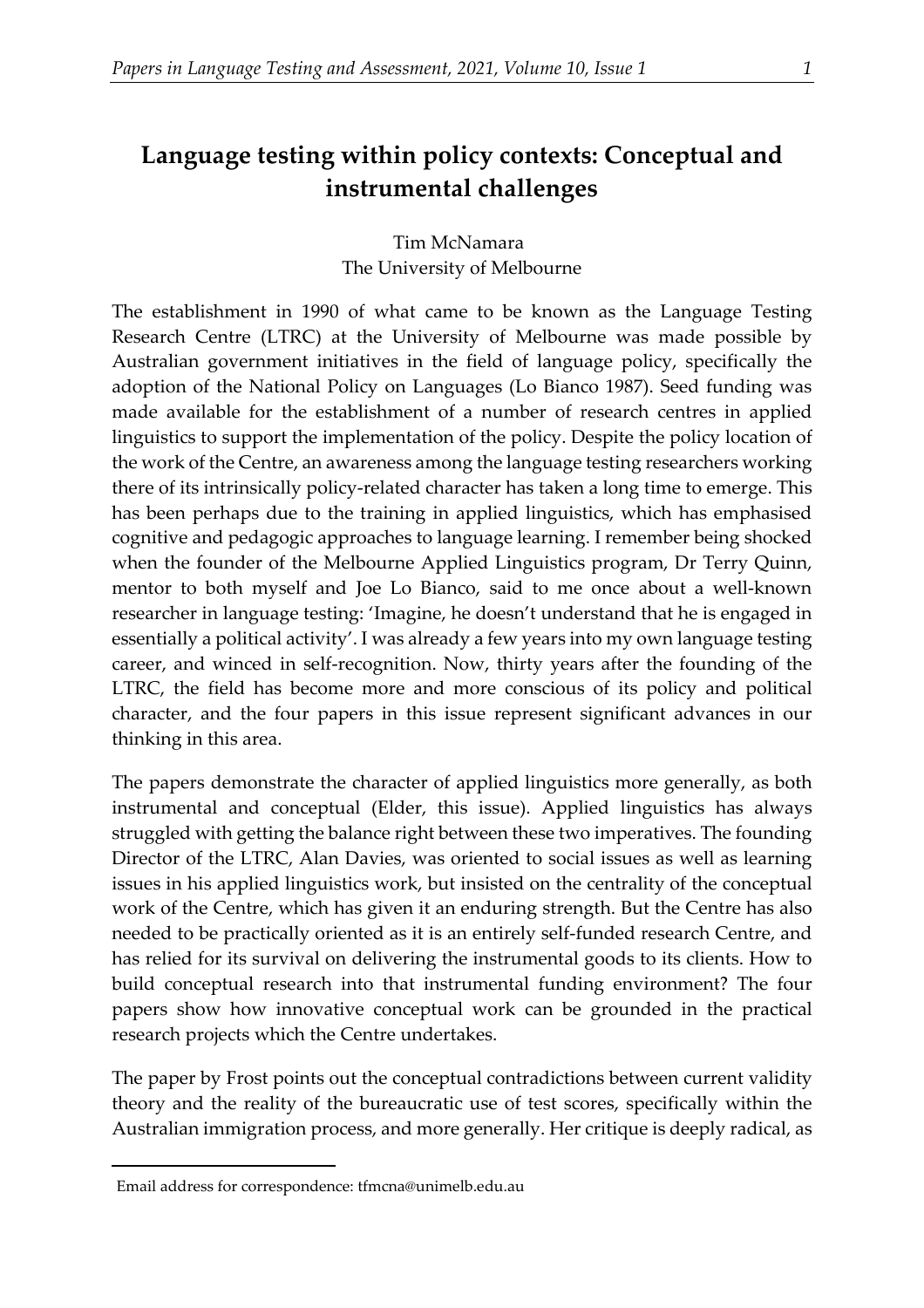it is not clear how validity theory as currently understood can cope with this contradiction; it exposes the liberal assumptions of validity theory, inadequate to account for the actual uses of tests in policy settings. Her paper thus questions the adequacy of even the more policy-oriented approaches to validity in the work of Chalhoub-Deville (2009; Chalhoub-Deville and O'Sullivan, 2021), cited too in Elder's paper. The paper by Macqueen et al. further develops our understanding of the way bureaucracies interpret test score meaning. The paper adopts the notion of 'trust' from the political science literature to show the power and attraction of tests and test scores in the work of professional and academic bureaucracies.

In the case of each of these papers, the authors have gone well beyond the established literature in our field to explore the usefulness of concepts from sociology, political science, discourse studies, and so on. Both Elder and Knoch in their papers also embrace theoretical concepts from other fields, notably policy studies and language policy in particular. Elder gives a useful summary of relevant work on policy discourse by Joe Lo Bianco. It is ironic that we have not explored the usefulness of his work to ours earlier, given that he was responsible for the developments that led to the establishment of the Centre, and the fact that we have worked together in the same University for a number of years. The need to engage with discourses beyond those that are familiar within language testing is clear from all four papers. This also has implications for the training of language testing researchers, a topic which Knoch in her paper addresses.

The arguments of all four papers are in turn grounded in empirical work carried out by Centre staff, some of it dating from the earliest days of the Centre. This is particularly true in the case of the papers by Elder and Knoch. Knoch recounts three illustrative episodes in which she and other Centre staff were called on by external authorities to provide expert advice on language testing matters. She shows both how complex a process the provision of this advice was, particularly in terms of fitting it to its audience, the patchy success with which the expert advice was taken up, and the likely reasons for this. Elder produces a deeply impressive list of the projects undertaken by the Centre in relation to the teaching of languages other than English (LOTE) in Australian schools and universities. She revisits key examples from the projects and reinterprets them using a language policy lens, which helps us understand the degree to which their findings were taken up in particular policy settings, or quietly shelved. The case studies offer a fascinating picture of the complex forces operating within contexts in which language testing expertise is made available or is solicited.

In general, the papers in this issue provide a snapshot of how our policy-centred field is slowly awakening to a self-consciousness of its character, and articulating the dilemmas and challenges that this new awareness brings. It is remarkable that it has